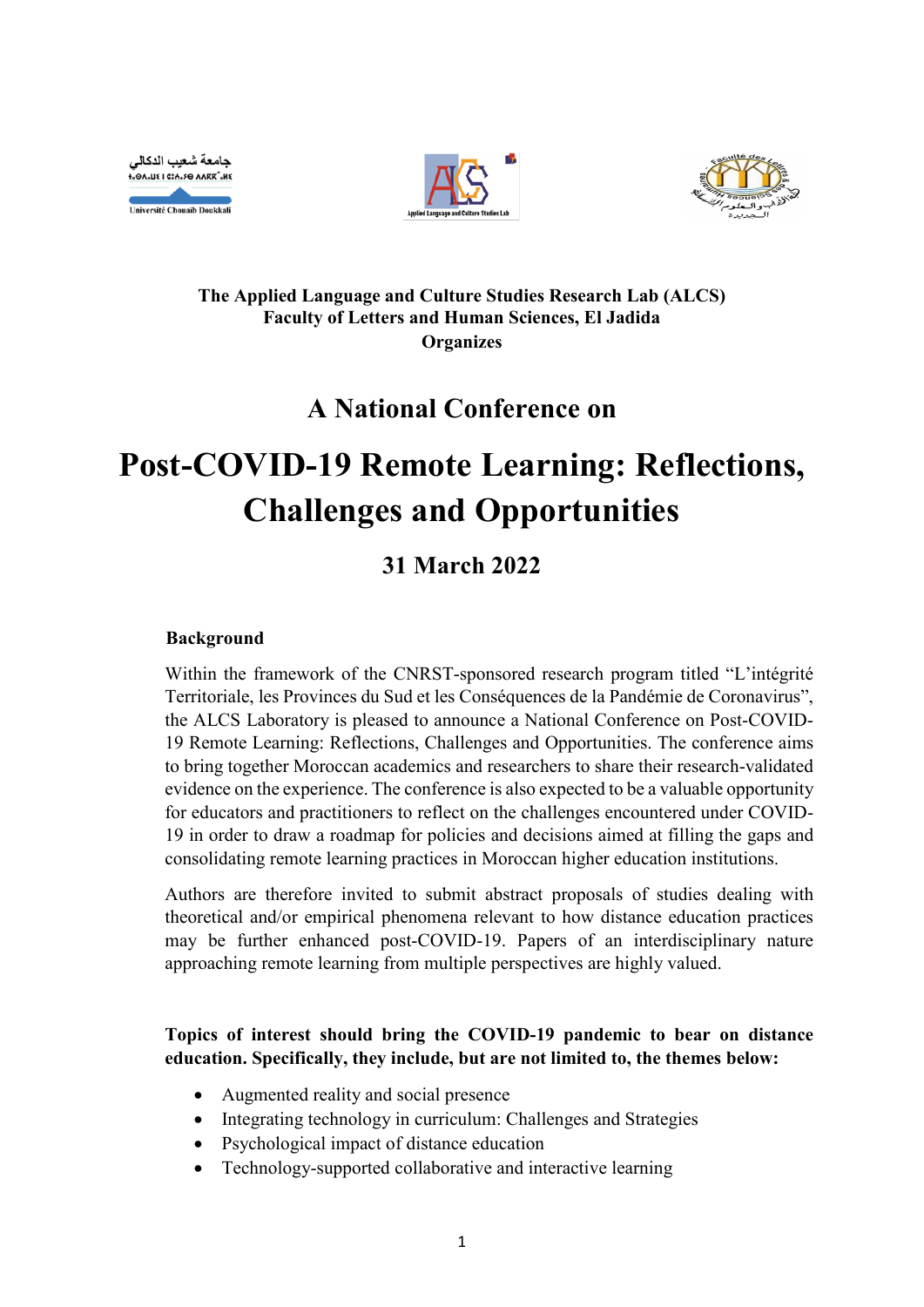- Tools for 21st century learning
- Education management systems
- Education policy and leadership
- Virtual and remote laboratories
- Pedagogy enhancement with e-learning
- Course management systems
- Professional development for teachers in ICT
- Web-based tools for education
- Games and simulations in education
- Remote learning/teaching methodologies and assessment
- Distance learning and assessment

#### **Invited Speaker**:

Prof. Abdelmajid Bouziane, Hassan II University, Casablanca

## **Guidelines for Submissions**:

Abstracts should be written in English and should not exceed 300 words. References and/or figures may not be included. Abstracts must be submitted through the Easy Abstract facility [http://linguistlist.org/easyabs/p](http://linguistlist.org/easyabs/4NCALS)crl-rco

#### **Useful Information**:

- The conference does not charge any participation fee
- Refreshments include 1 lunch, 2 coffee breaks and conference materials
- Conference working language: English
- The select papers to be approved by anonymous reviewers will be published in the proceedings of the conference

#### **Contact person**

Hicham Zyad: [zyad.h@ucd.ac.ma](mailto:zyad.h@ucd.ac.ma)

#### **Important Dates**:

- Abstract submission deadline: **30 November 2021**
- Notification of acceptance: **15 December 2021**
- Full paper submission: **15 January 2022**
- Conference date: **31 March 2022**

**Conference Coordinator:** Hicham Zyad

zyad.h@ucd.ac.ma